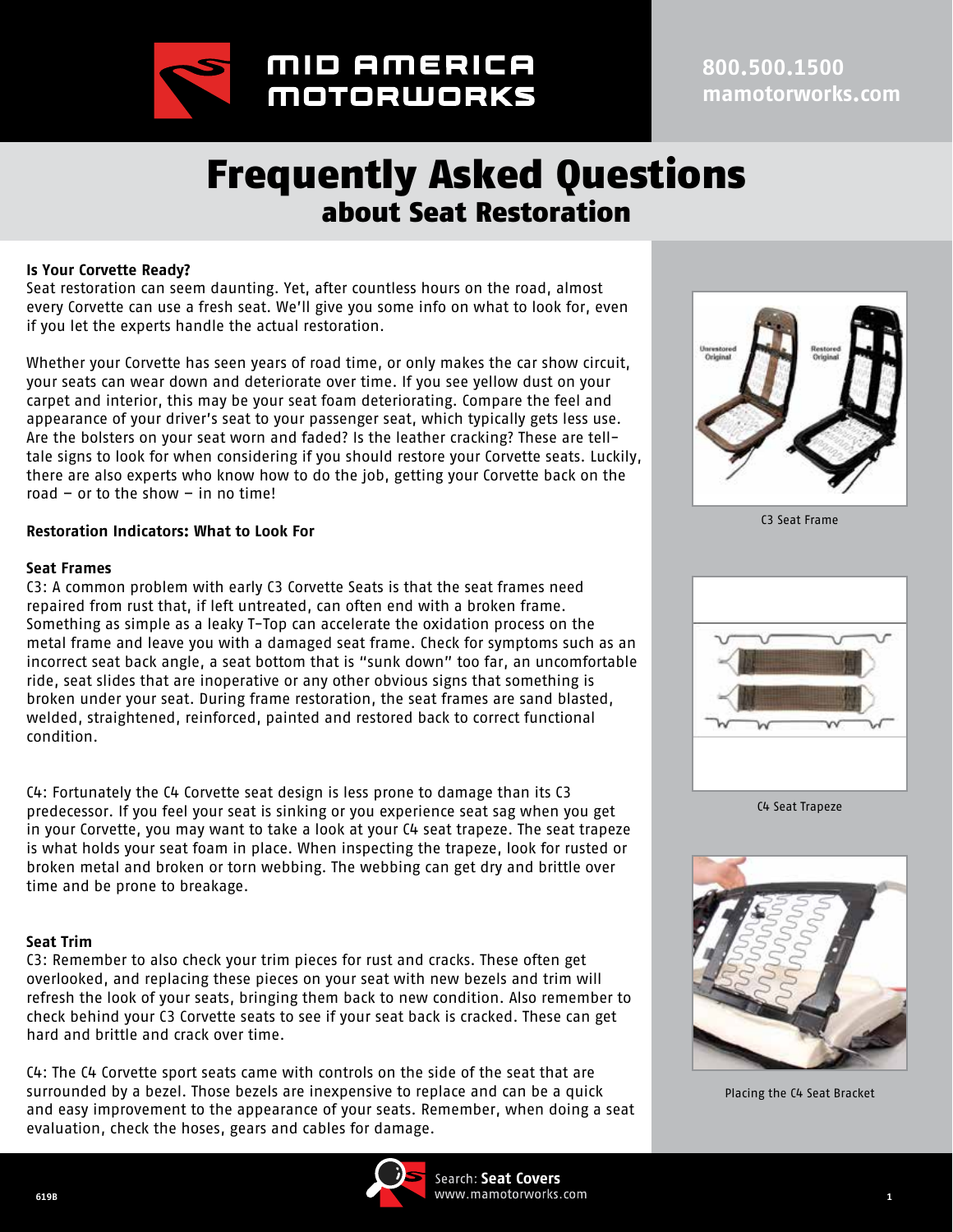

## MID AMERICA **MOTORWORKS**

## **800.500.1500 mamotorworks.com**

#### **Seat Foam**

C3: A very common problem with C3 Corvette seats is the breakdown of seat foam over time. The foam deteriorates, shrinks and crushes from years of use. The deteriorated and crushed foam will leak out in small portions and leave a yellow dust on your carpet. This yellow dust on your carpet and interior is a clear indicator that your seat foam is ready to be replaced.

C4: Another sure giveaway for C4 Corvettes is a loose seat cover. As seat foam breaks down from usage and wear, it no longer retains the original shape and can make your seat cover sag. Replacing the seat covers and foam will ensure that the new covers fill out the leather as intended. Remember to check the obvious problem spot on the C4 bolster for foam break down. This area wears quickly, as it's hard to get in and out of the car without coming in contact with this area of the seat.

Without a new seat foam on hand, it's difficult to know how bad your seat foam has deteriorated; however, you can compare it to your passenger's seat that has less wear and tear.

#### **Seat Covers**

C3: If your leather seats have any age on them, it's very possible they are cracked, faded or worn. Maintenance with leather care products can certainly reduce the possibility of cracking, but sometimes it's too late to maintain and it's time to replace. Over time, your seat covers might also suffer from fade that can be caused by prolonged exposure to harsh sunlight. Like your seat foam, it's a good idea to compare the wear of your driver's seat to the wear on your passenger side seat. This might help gauge the wear on your seat, especially if you have a tendency to drive solo more than with a passenger.

C4: Again, when considering a seat restoration for your C4 Corvette, check the driver's side bolster of your seat. That tends to be the worst area for wear and abuse, due to driver's using the bolster to assist them into the car. Check your convertibles for sun fade, as well as your coupes, if you have a tendency to leave your targa top removed on hot summer days. When considering seat cover replacement, remember to keep in mind you have a choice on whether you want to keep your car's original color or personalize it with a two-tone seat cover for a custom look. If you have a convertible or a coupe with targa tops, it might be a good idea to compare your seat covers to an \*interior swatch to determine if your seat covers have retained their true color, which can be hard to catch if your seats have faded equally over time.

\*Mid America Motorworks Corvette Swatch Program. Time and sun exposure can cause your interior to fade. Be sure of your Corvette's true interior color by requesting a FREE color swatch! - 877.639.2844



C5 Sports Seat

### **Quick Reference**

As you know, not all Corvette seats were created equally. Each generation has subtle changes or additions to the design and seats are not exempt from this evolution process. Look for these tell-tale signs if you're considering a seat restoration.

#### **C3 Corvette**

- Check the seat back for cracking and fading
- Look for seat foam deterioration (yellow dust on your carpet)
- Cracked or faded vinyl
- Rusty chrome parts and rusty frame

#### **C4 Corvette**

- Check the seat bottom trapeze for proper support
- Cracked or faded leather or vinyl
- Worn bolsters on seat covers
- Worn seat foam
- Inoperable Lumbar Bladders

#### **C5 Corvette**

- Seat track play repair bushings available
- Lumbar bladders not working
- Broken seat frame
- Worn bolsters on seat covers
- Seat foam on bolsters worn through from sharp edge on bolster support
- Crushed seat foam from entering and exiting the car

#### **C6 Corvette**

- Worn bolsters on seat covers
- Crushed seat foam from entering and exiting the car

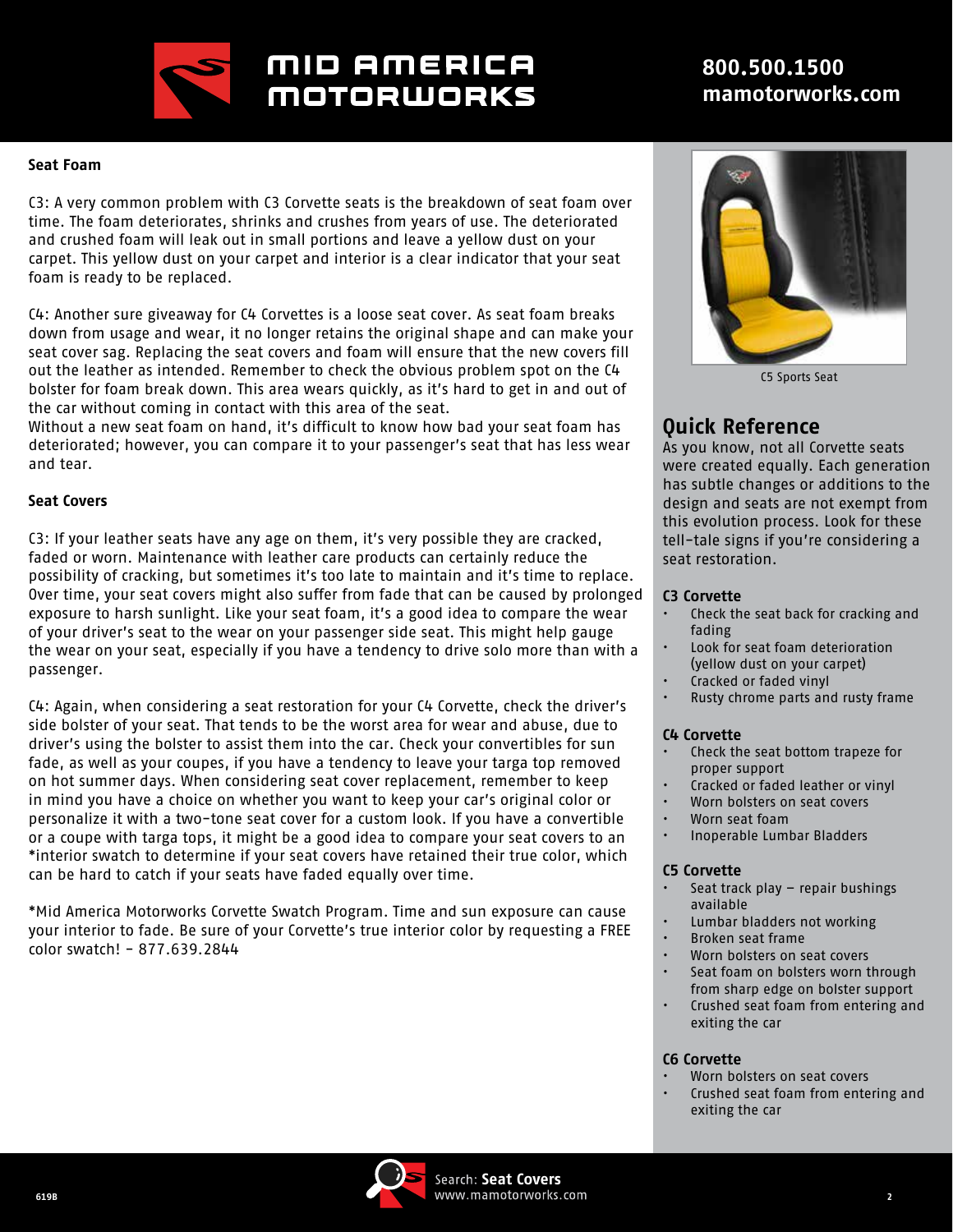

## MID AMERICA **MOTORWORKS**

### **800.500.1500 mamotorworks.com**

#### **Expert Seat Restoration – The Beginning**

Seat restoration is an important step in the maintenance of your Corvette. The process begins by removing your seats and shipping them to Mid America Motorworks through UPS or another shipping outlet. Once the seats arrive at our facility, our staff will assess the condition of your seats and determine if reinforcements or other add-ons are necessary.

You approve the project before our staff removes the existing seat covers and foam to begin the restoration. On C3 Corvettes, a full frame restoration is also available, including sandblasting the frame, adding reinforcements if they are needed and painting the frame to prep for new seat foam and covers. Fourth, Fifth and Sixth Generation Corvette seat frames were built differently and don't typically break, but painting is available to prevent rust and corrosion. A new trapeze can be installed on the C4 Corvette seats if you are experiencing sag.

For more information on restoring your Corvette Seats, call 800.500.1500.

#### **Seat Foam – Is It Important?**

While some seat covers are available by themselves, we always recommend that you purchase new seat foam for the best fit and function. Seat foam deteriorates over time, in as few as five years. Not only will putting new seat covers on old foam sacrifice the appearance of the restoration, it can also cause rapid wear in areas where the seat foam is compromised. To be sure that your restoration is worth the time and anticipation, opt for seat foam.

For the C5 Corvette, Mid America Motorworks created seat foam that has been engineered with a reinforced seat bottom and reinforced bolster pockets to extend the life of the foam.

#### **Seat Covers – From OE To Custom**

A variety of seat cover options are available to suit the needs and wants of every owner. From OE-style leather and vinyl, to the rugged AltraVinyl and durable 100 percent leather, you select the seat covers that fit your needs. Once you determine which material you want to use, there are several style choices to make your interior perfect. Choose from any of the below options, or contact the restoration experts directly if you have a custom project in mind.

#### **Seat Cover Material**

**• 100 percent Leather**

Genuine, 100 percent leather weighing a durable 2.5 ounces per square foot.

**• OE Style Leather**

Follows GM's original design, utilizing a combination of leather and vinyl patterns, with vinyl used in areas subject to the most distress during use.

- **• Vinyl**
	- Vinyl seats were standard equipment in pre-1976 Corvettes.
- **• AltraVinyl**

The best combination of great looks and real leather feel, paired with rugged durability.





C4 Seat Restoration Kit



An Old C4 Seat



C4 Seat Foam



C4 Seat Cover